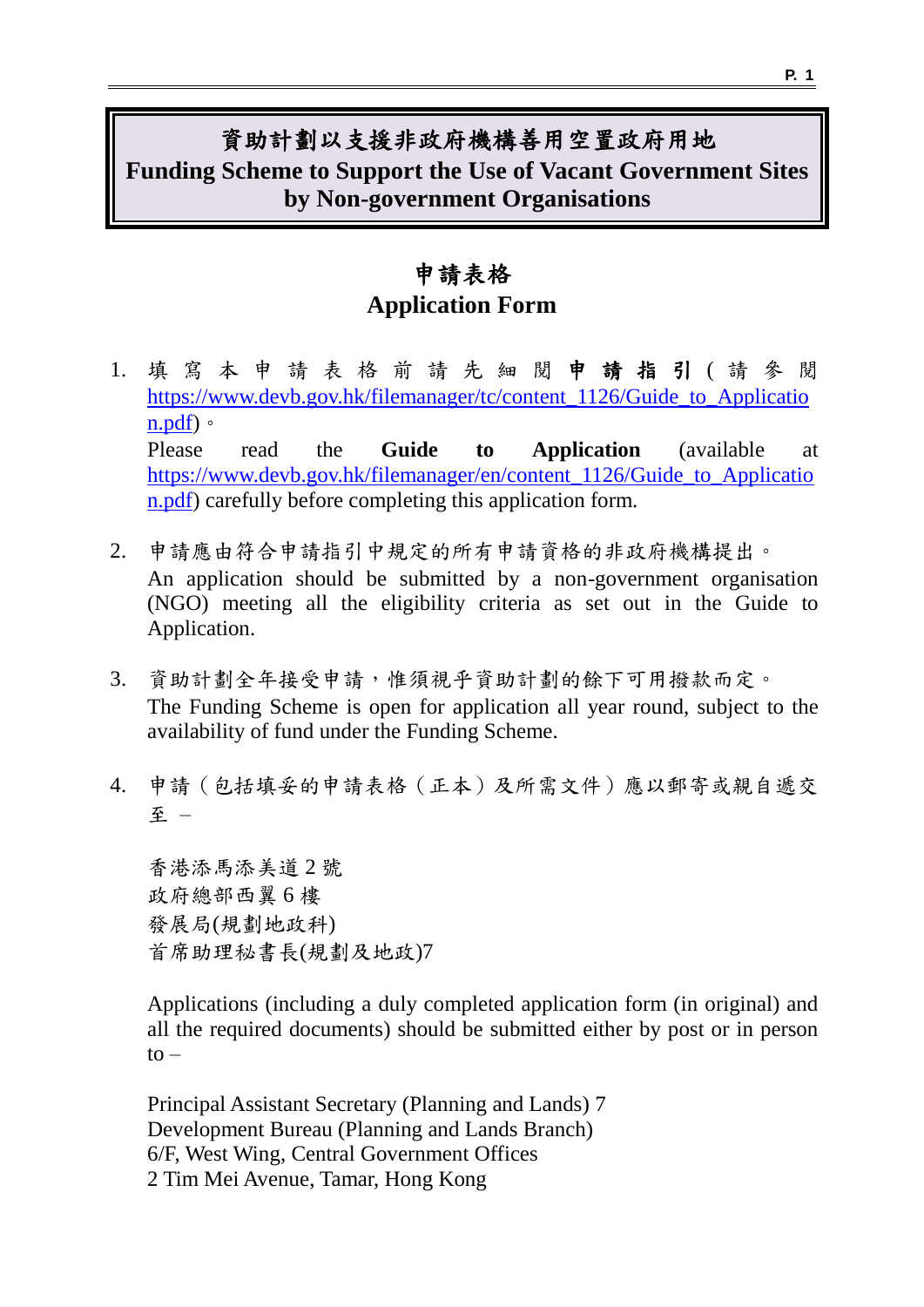- 5. 申請將由發展局(規劃地政科)主持的跨部門評審委員會(「評審委員會」) 審理,評審委員會的成員由相關決策局及部門的代表擔任。有需要時, 非政府機構申請者須提交補充資料以協助評審工作。 Applications will be assessed by an inter-departmental Assessment Committee ("the Assessment Committee") chaired by Development Bureau (Planning and Lands Branch). The Assessment Committee would draw upon representatives of relevant bureaux and departments as members. Where necessary, NGO-applicants should provide additional information to assist in the assessment.
- 6. 政府有權在其認為適當時,以及在無須進一步知會或諮詢非政府機構 申請者的情況下,披露與申請有關的資料,包括但不限於申請者(包 括有關機構的員工)的資料。非政府機構申請者提交本申請表格,即 表示其不可撤銷及無條件地授權並同意政府作出上述任何披露。 Government shall have the right to disclose, without further consultation with or notification to NGO-applicants, whenever appropriate, any information in relation to the applications, including but not limited to information of the applicants (including their staff). In submitting the Application Form, each NGO-applicant irrevocably and unconditionally authorises Government to make and consents to Government making any of the aforesaid disclosure.
- 7. 政府或其授權人士有權按需要使用/披露申請表格上的資料(以及有 關資料),以便評審建議書、研究、安排宣傳資助計劃或已批准的項目、 監督及評審項目、與相關人士/團體分享等。

Government or its authorised users shall have the right to make use of/disclose information in relation to the applications (as well as related information) as necessary for the purposes of assessing applications, conducting research, arranging publicity for the Funding Scheme or approved projects, monitoring and evaluation of projects, sharing with other parties concerned, etc.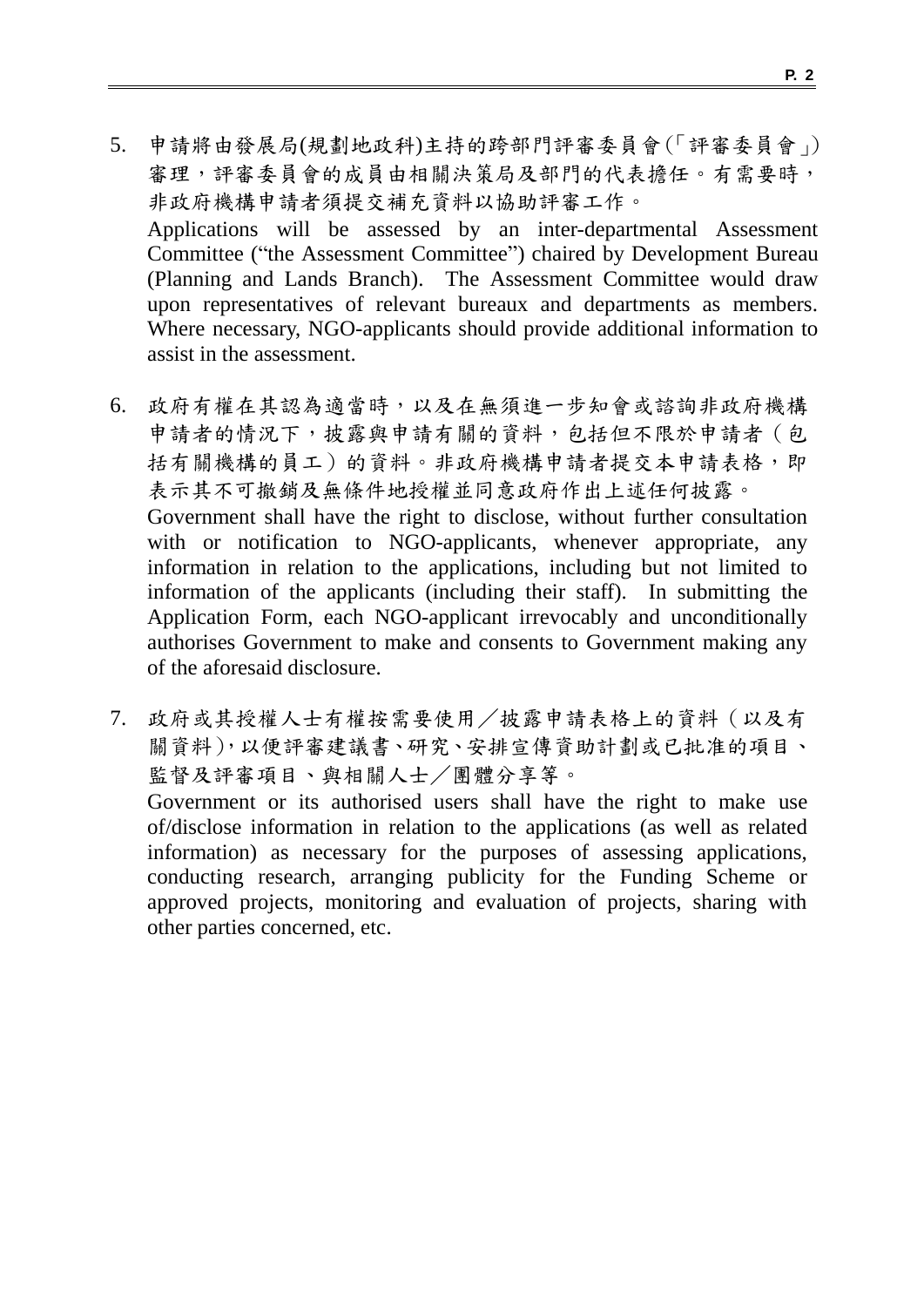| 申請使用空置政府用地<br>之位置<br><b>Location of the vacant</b><br>government site under<br>application |  |
|--------------------------------------------------------------------------------------------|--|
| 項目名稱<br><b>Project title</b>                                                               |  |

### **I.** 非政府機構申請者資料 **Particulars of the NGO-Applicant**

### **A.** 非政府機構 申請 者

#### **Details of the NGO-Applicant**

| 名稱 Name                 | (中文) |                   |  |
|-------------------------|------|-------------------|--|
| (English)               |      |                   |  |
| 地址 Address (中文)         |      |                   |  |
| (English)               |      |                   |  |
| 電話號碼                    |      | 傳真號碼              |  |
| <b>Telephone Number</b> |      | <b>Fax Number</b> |  |
| Website<br>網址           |      |                   |  |

#### **B.** 項目統籌人資料 **Details of the Project Co-ordinator**

[註:非政府機構申請者須委任轄下一名員工擔任項目統籌人,負責處理所有與申請相 關的事宜,以及如申請獲批後,監督項目推行、監督獲批款項的妥善運用、與評審委員 會秘書處聯絡,以及匯報項目進度。] [Note: The NGO-applicant shall appoint a staff member from its organisation as the Project Co-ordinator for handling all matters related to the application, and if approved, overseeing the implementation of the project, monitoring the proper use of the funds approved, liaising with the Secretariat of the Assessment Committee, and reporting on progress of the project.] 稱 謂 Title D先生 Mr./ロ女士 Ms./ロ小姐 Miss *(*請在適當方格內加上「」號 *Please tick as appropriate)*

| 姓名 Name   |                 | (中文) |
|-----------|-----------------|------|
| (English) |                 |      |
|           | 職銜 Post Title   |      |
|           | 地址 Address (中文) |      |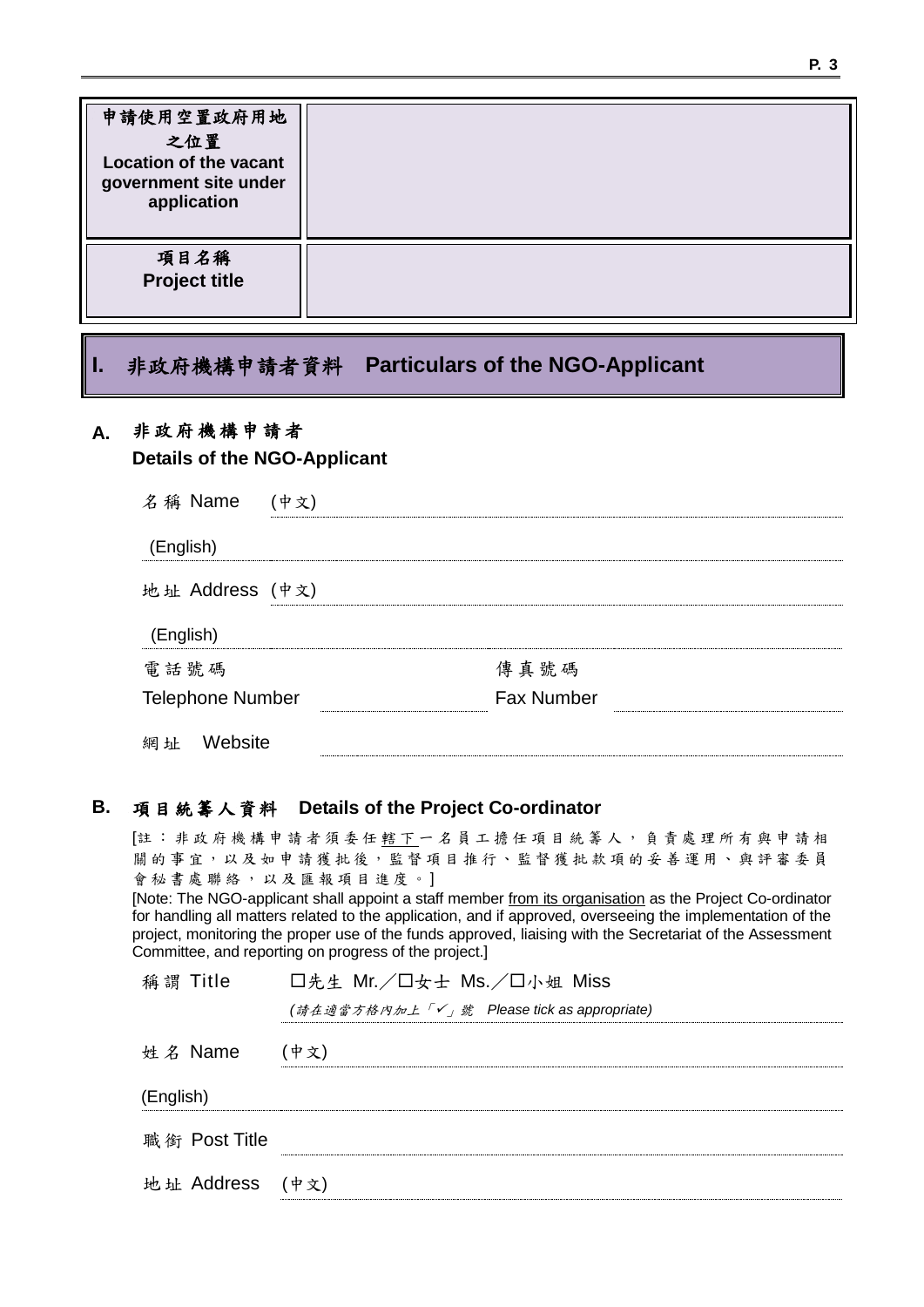| (English)          |             |              |  |
|--------------------|-------------|--------------|--|
| 電話號碼               |             |              |  |
| Telephone          | 辦事處 Office: | 手提電話 Mobile: |  |
| 傳真號碼               |             |              |  |
| <b>Fax Number</b>  |             |              |  |
| 電郵地址 Email Address |             |              |  |

#### **C.** 註冊資料 **Registration Information**

非政府機構申請者為《稅務條例》(第112章)第88條下獲認可之慈善機構/信託 團體。

The NGO-applicant is a charitable institution/trust of a public character under section 88 of the Inland Revenue Ordinance (Cap.112).

| (請在適當方格內加上「✔」號 Please tick as appropriate) |        |
|--------------------------------------------|--------|
| □ 是 Yes*                                   | □ 否 No |

非政府機構申請者根據以下條例註冊 \* --The NGO-applicant is registered under the following Ordinance \* – *(*請在適當方格內加上「」號 *Please tick as appropriate)*

 $\Box$ «公司條例 » 公 司 註 冊 編 號 Companies Ordinance Company Registration Number: □ 《社團條例》 Societies Ordinance П 其 他 條 例 請註明 Other Ordinance Please specify:

**\*** 請 夾 附 有 關 的 證 明 文 件 。 **Please attach the related documentary proof.**

非 政 府 機 構 申 請 者 為 載 列 於 由 社 會 企 業 商 務 中 心 編 製 的 《 社 企 指 南 》 [\(https://socialenterprise.org.hk/zh-hant/sedb\)](https://socialenterprise.org.hk/zh-hant/sedb)內的機構,或已獲得香港社會企業總會的社企認 證[\(http://www.seemark.hk/\)](http://www.seemark.hk/)。

The NGO-applicant is an institution listed under the "Social Enterprise Directory" compiled by the Social Enterprise Business Centre [\(https://socialenterprise.org.hk/en/sedb\)](https://socialenterprise.org.hk/en/sedb), or a social enterprise accredited by the Hong Kong General Chamber of Social Enterprises. ([http://seemark.hk/en\\_gb/\)](http://seemark.hk/en_gb/). *(*請在適當方格內加上「」號 *Please tick as appropriate)*

*(*請在適當方格內加上「」號 *Please tick as appropriate)*

| □ 是 Yes* | $\Box$ $\Phi$ No |
|----------|------------------|
|----------|------------------|

| * 請夾附有關的證明文件。 |  |  |  |  |  |  |  |  |  | Please attach the related documentary proof. |  |
|---------------|--|--|--|--|--|--|--|--|--|----------------------------------------------|--|
|---------------|--|--|--|--|--|--|--|--|--|----------------------------------------------|--|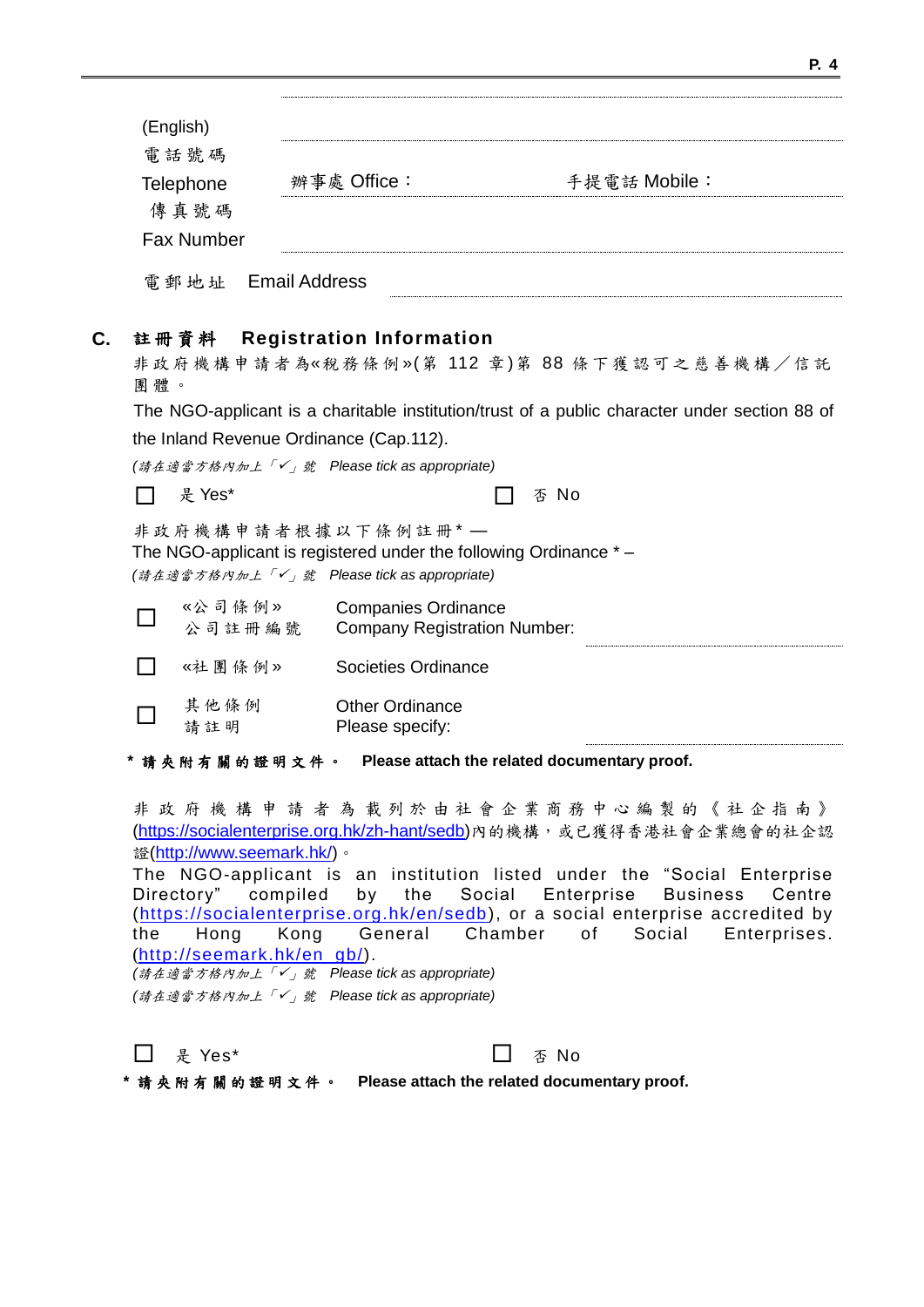### **D.** 原則上批准 短期 租用 用 地 **In-principle Approval for Renting the Site on a Short-term Basis**

非政府機構申請者已獲地政總署或有關當局原則上批准短期租用用地。 The NGO-applicant has secured in-principle approval from Lands Department or a relevant authority for renting the site on a short-term basis.

*(*請在適當方格內加上「」號 *Please tick as appropriate)*

□ 是 Yes\* 否 No

**\*** 請 夾 附 由 地 政 總 署 或 有 關 當 局 發 出 原 則 上 批 准 短 期 租 用 用 地 的 相 關 信 件 。 **Please attach the relevant correspondence from Lands Department or a relevant authority for renting the site on a short-term basis.**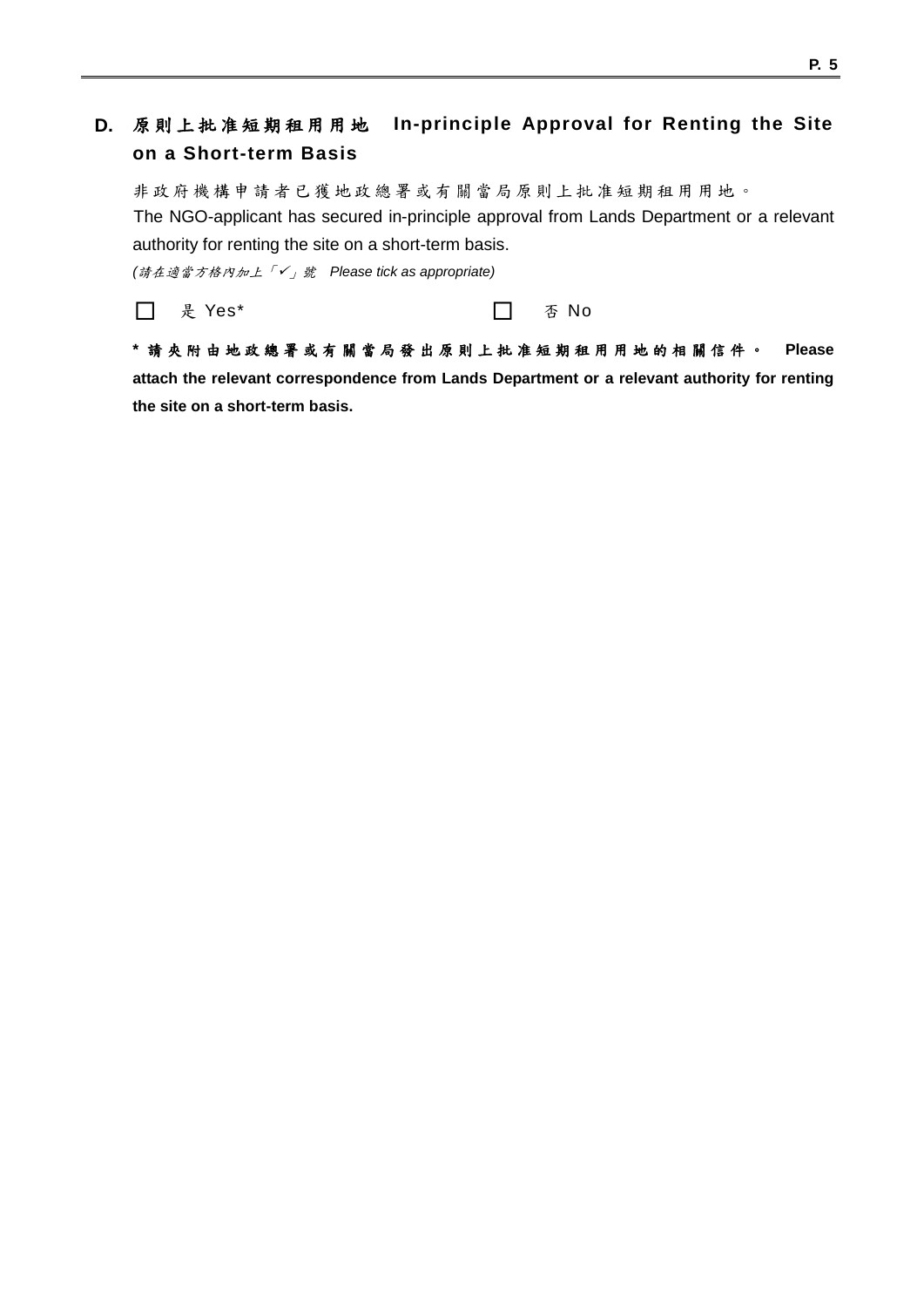### **II.** 技術範疇 **Technical Aspects**

(1) 設計意念 及復修工程計劃 Design Concept and Proposal for Restoration Works (請 在下 方 空 白 位 置 或在附頁提 供 圖 則 、 平 面 圖等 資 料 以 闡 述 設 計意 念 及 復修工程計劃。) (please illustrate the design concept and the proposal for restoration works by providing drawings, floor plans, etc. at the space below or attached sheets.)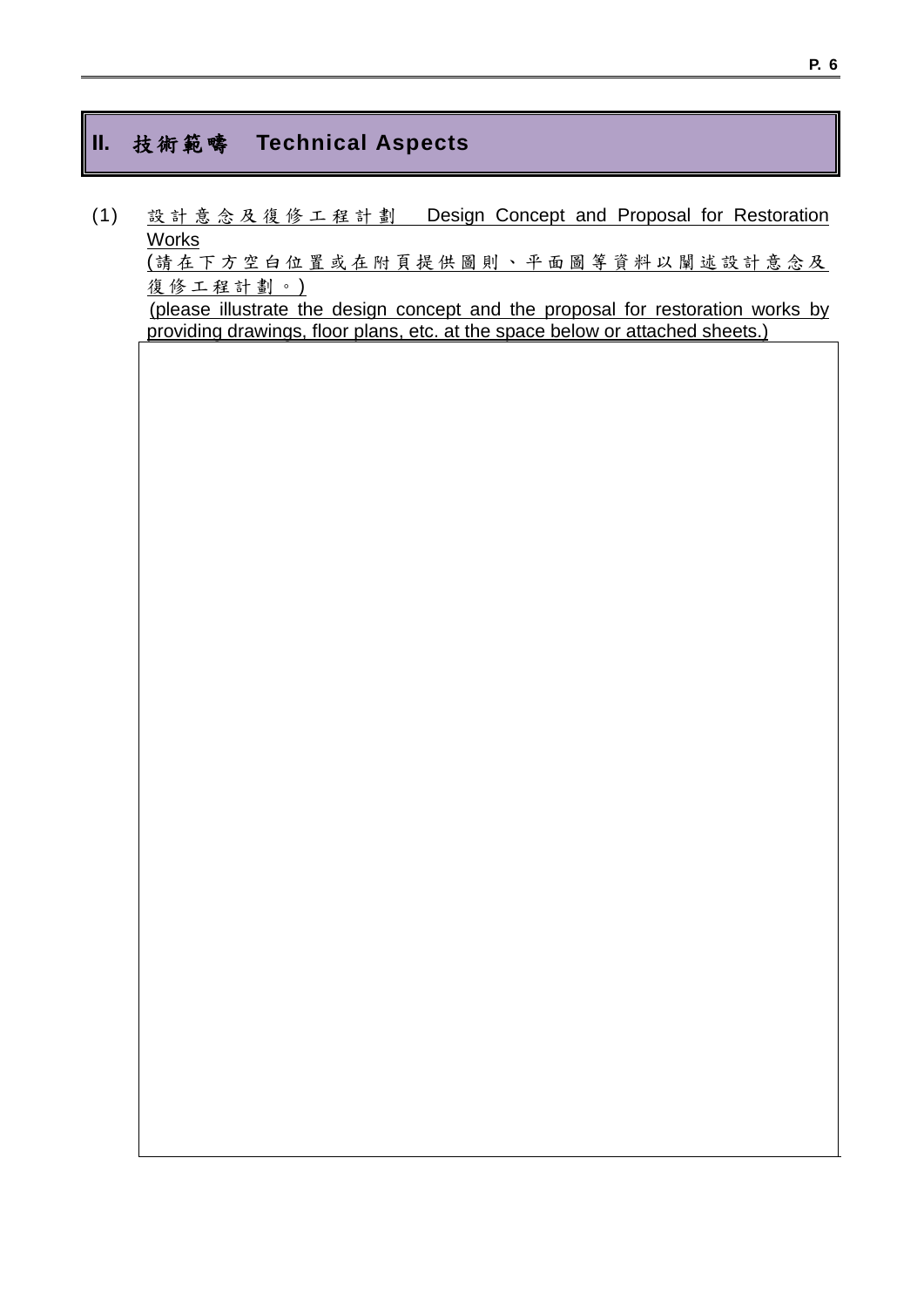### (2) 設施 明 細表 Schedule of Accommodation

請顯示所有地方的 建 議 用途。 Please show the proposed uses of all areas.

| 位 置 Location                                  | 設施 Facility | 數量 Quantity               | 總樓面面積 GFA*<br>(平方米 M2) |
|-----------------------------------------------|-------------|---------------------------|------------------------|
| 例子e.g. ABC 小學 ABC Primary School   洗手間 Toilet |             | $\ensuremath{\mathsf{3}}$ | 250                    |
|                                               |             |                           |                        |
|                                               |             |                           |                        |
|                                               |             |                           |                        |
|                                               |             |                           |                        |
|                                               |             |                           |                        |
|                                               |             |                           |                        |
|                                               |             |                           |                        |
|                                               |             |                           |                        |
|                                               |             |                           |                        |
|                                               |             |                           |                        |
|                                               |             |                           |                        |
|                                               |             |                           |                        |
|                                               |             |                           |                        |
|                                               |             |                           |                        |
|                                               |             |                           |                        |
|                                               |             |                           |                        |
|                                               |             |                           |                        |
|                                               |             |                           |                        |
|                                               |             |                           |                        |

\*請參考《建築物條例》(第 123 章)的總樓面面積定義。 Please refer to the Buildings Ordinance (Cap. 123) for the definition of GFA (Gross Floor Area).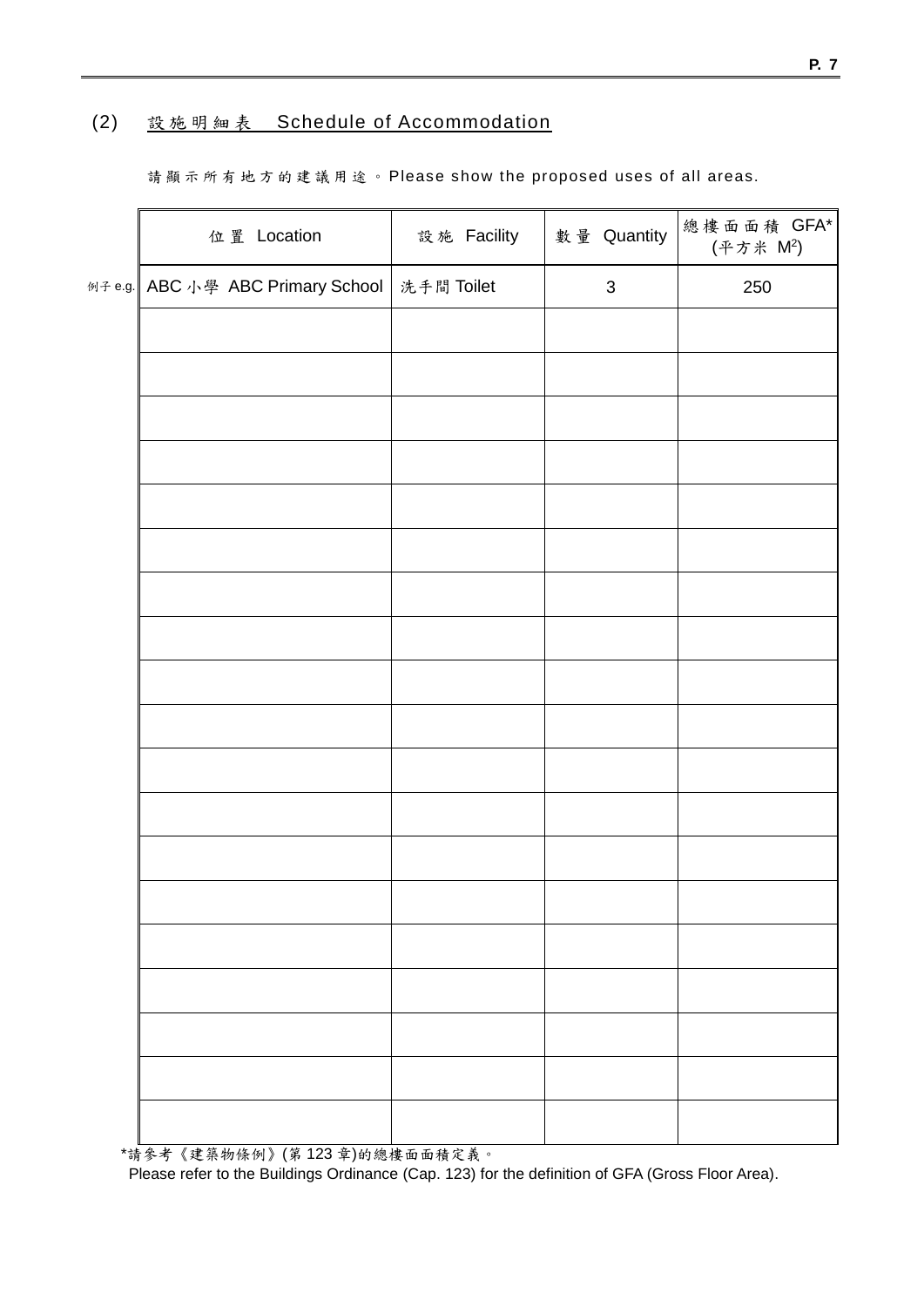## **III.** 財務因素 **Financial Considerations**

#### (1) 預計復修工程開支 Estimated Cost of Restoration Works

請列出一次過、基本和必需的復修工程的預計成本細項和假設。

Please list below the estimated cost breakdown and assumptions for **one-off, basic and essential**  restoration works.

|     | Item<br>項目                                                                                                                                              | 詳情 | <b>Details</b> | 預計成本<br><b>Estimated Cost</b><br>(HK\$) |
|-----|---------------------------------------------------------------------------------------------------------------------------------------------------------|----|----------------|-----------------------------------------|
| 1.  | 拆卸工程及工地清理工作<br>Demolition and site clearance                                                                                                            |    |                |                                         |
| 2.  | 地基工程<br>Foundation works                                                                                                                                |    |                |                                         |
| 3.  | 建築工程<br><b>Building works</b>                                                                                                                           |    |                |                                         |
| 4.  | 斜坡鞏固工程<br>Slope upgrading works                                                                                                                         |    |                |                                         |
| 5.  | 屋宇裝備<br><b>Building services</b>                                                                                                                        |    |                |                                         |
| 6.  | 室外渠務工程(例如公共渠務設施接駁)<br>External drainage works (e.g. drainage connections<br>to public mains)                                                            |    |                |                                         |
| 7.  | 外部工程(例如地下公共設施接駁、舖設地<br>盤出入口及道路等)<br>External works (e.g. underground utility services<br>connection to public mains, access to site and<br>roads, etc.) |    |                |                                         |
| 8.  | 額外節省能源措施<br>Additional energy conservation measures                                                                                                     |    |                |                                         |
| 9.  | 其他(例如組裝合成搭建物):<br>Others (e.g. structure using modular integrated<br>construction methods)                                                              |    |                |                                         |
| 10. | 顧問費(不包括項目管理人員):<br>Consultancy fee (excluding project management<br>personnel):                                                                         |    |                | 合共<br>Total:                            |
|     | (a) 詳細設計<br>Detailed design                                                                                                                             |    |                |                                         |
|     | (b) 工地勘測及測量<br>Site investigation and surveys                                                                                                           |    |                |                                         |
|     | (c) 招標文件及分析<br>Tender documentation and assessment                                                                                                      |    |                |                                         |
|     | (d) 合約管理<br>Contract administration                                                                                                                     |    |                |                                         |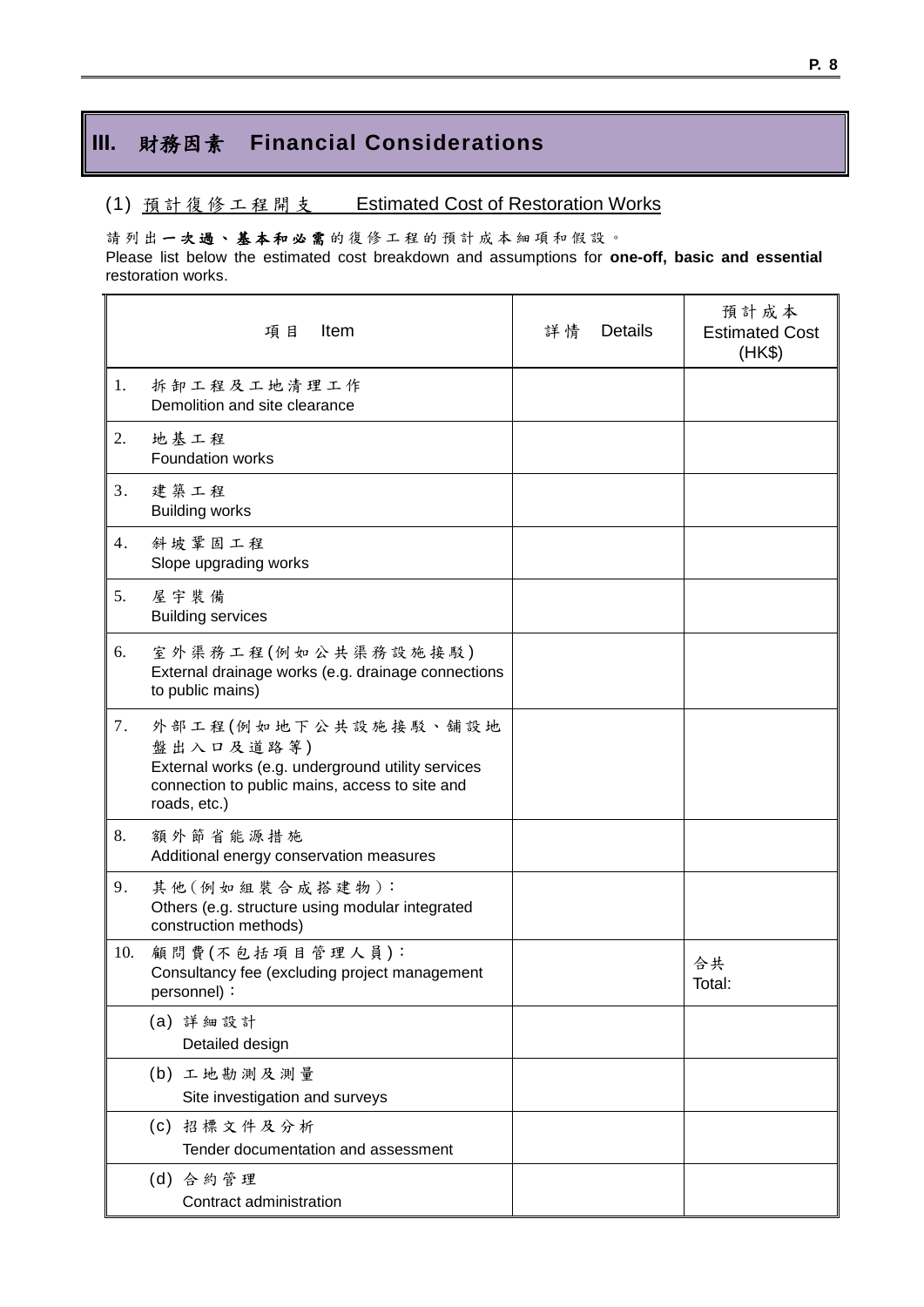| 項目<br>Item                                         | 詳情<br>Details      | 預計成本<br><b>Estimated Cost</b><br>(HK\$) |
|----------------------------------------------------|--------------------|-----------------------------------------|
| (e) 駐工地人員的管理<br>Management of resident site staff  |                    |                                         |
| 11. 駐工地人員薪酬<br>Remuneration of Resident site staff |                    |                                         |
| 12. 保險<br>Insurance                                |                    |                                         |
| 13. 審計費用<br>Audit fee                              |                    |                                         |
| 14. 應急費用<br>Contingencies                          |                    |                                         |
|                                                    | <b>Total</b><br>總計 |                                         |

以上預算以提交建議書限期當日的價格為準。

The above estimation is at price level of due date for submission of application.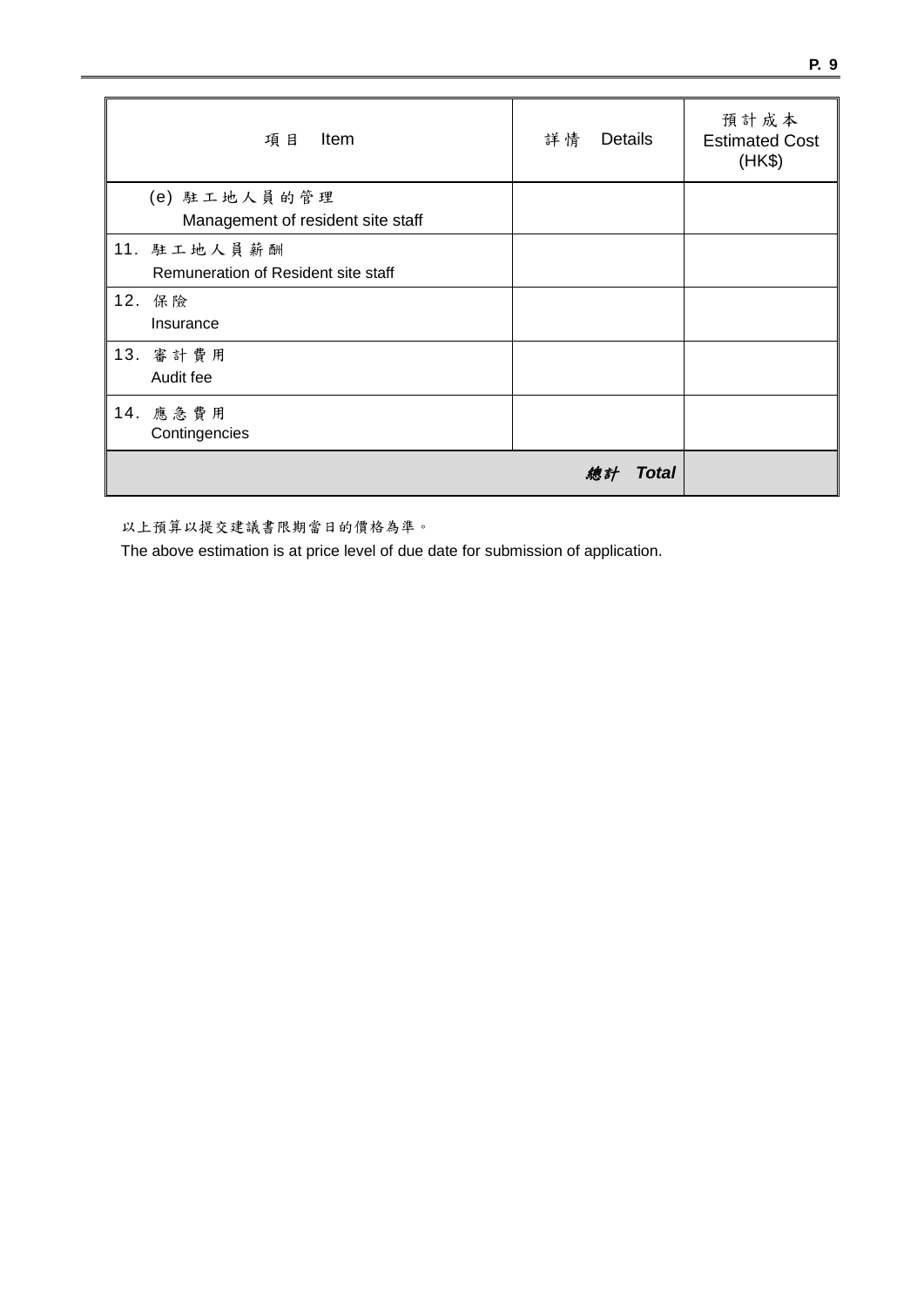## (2) 其他資金來源 Other Funding Sources

|      | 項目<br>Item                              | 承擔形式<br>Form of Contribution<br>(現金/實物)<br>(Cash/In-kind)                        |                                                       | 總計<br>Total<br>(HK\$)      | 計算方法<br>Calculation<br>(請盡量列明各分項<br>的計算方法)<br>(Please show calculation of<br>each item as far as<br>possible) |
|------|-----------------------------------------|----------------------------------------------------------------------------------|-------------------------------------------------------|----------------------------|---------------------------------------------------------------------------------------------------------------|
| (A)  |                                         | 來自非政府機構申請者/所屬母機構的資金<br>Funding from the NGO-Applicant / its Parent Oraganisation |                                                       |                            |                                                                                                               |
| 1.   |                                         |                                                                                  |                                                       |                            |                                                                                                               |
| 2.   |                                         |                                                                                  |                                                       |                            |                                                                                                               |
| 3.   |                                         |                                                                                  |                                                       |                            |                                                                                                               |
|      |                                         | 小計                                                                               | Sub-total (A)                                         |                            |                                                                                                               |
| (B)  | 第三方贊助<br><b>Third Party Sponsorship</b> |                                                                                  |                                                       |                            |                                                                                                               |
| (i)  | 贊助機構名稱<br>Name of the<br>Sponsor:       |                                                                                  | 贊助機構業務性質<br><b>Business Nature</b><br>of the Sponsor: |                            | 撥款用途<br>Purpose(s) of<br>funding:                                                                             |
| 1.   |                                         |                                                                                  |                                                       |                            |                                                                                                               |
| 2.   |                                         |                                                                                  |                                                       |                            |                                                                                                               |
| 3.   |                                         |                                                                                  |                                                       |                            |                                                                                                               |
| (ii) | 贊助機構名稱<br>Name of the<br>Sponsor:       |                                                                                  | 贊助機構業務性質<br><b>Business Nature</b>                    | of the Sponsor:___________ | 撥款用途<br>Purpose(s) of<br>funding:__________                                                                   |
| 1.   |                                         |                                                                                  |                                                       |                            |                                                                                                               |
| 2.   |                                         |                                                                                  |                                                       |                            |                                                                                                               |
| 3.   |                                         |                                                                                  |                                                       |                            |                                                                                                               |
|      |                                         | 小計                                                                               | Sub-total (B)                                         |                            |                                                                                                               |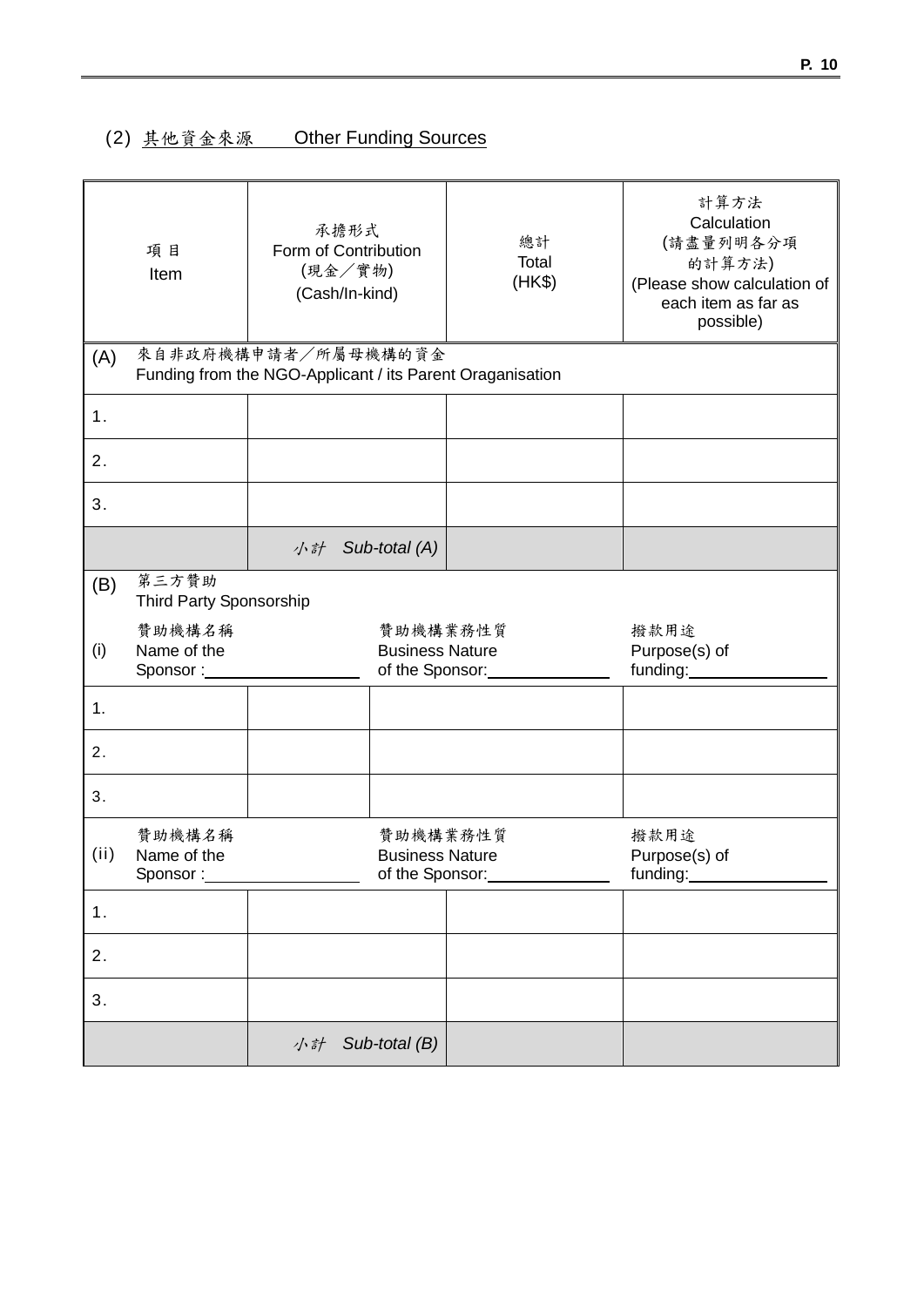|      | 項目<br>Item                                                 | 承擔形式<br>Form of Contribution<br>(現金/實物)<br>(Cash/In-kind) |                                                               | 總計<br>Total<br>(HK\$) | 計算方法<br>Calculation<br>(請盡量列明各分項<br>的計算方法)<br>(Please show calculation of<br>each item as far as<br>possible) |
|------|------------------------------------------------------------|-----------------------------------------------------------|---------------------------------------------------------------|-----------------------|---------------------------------------------------------------------------------------------------------------|
| (C)  | 其他政府決策局/部門                                                 | Other Government Bureau(x)/Department(s)                  |                                                               |                       |                                                                                                               |
| (i)  | 政府決策局/部門名稱<br>Name of the Government<br>Bureau/Department: |                                                           | 資助計劃名稱<br>Scheme:                                             | Name of the Funding   | 撥款用途<br>Purpose(s) of<br>funding:                                                                             |
| 1.   |                                                            |                                                           |                                                               |                       |                                                                                                               |
| 2.   |                                                            |                                                           |                                                               |                       |                                                                                                               |
| 3.   |                                                            |                                                           |                                                               |                       |                                                                                                               |
| (ii) | 政府決策局/部門名稱<br>Name of the Government<br>Bureau/Department: |                                                           | 資助計劃名稱<br>Scheme:                                             | Name of the Funding   | 撥款用途<br>Purpose(s) of<br>funding:                                                                             |
| 1.   |                                                            |                                                           |                                                               |                       |                                                                                                               |
| 2.   |                                                            |                                                           |                                                               |                       |                                                                                                               |
| 3    |                                                            |                                                           |                                                               |                       |                                                                                                               |
|      |                                                            | 小計                                                        | Sub-total (C)                                                 |                       |                                                                                                               |
|      |                                                            | (A)+(B)+(C)所得的                                            | 資金總額<br><b>Total amount</b><br>received from<br>$(A)+(B)+(C)$ |                       |                                                                                                               |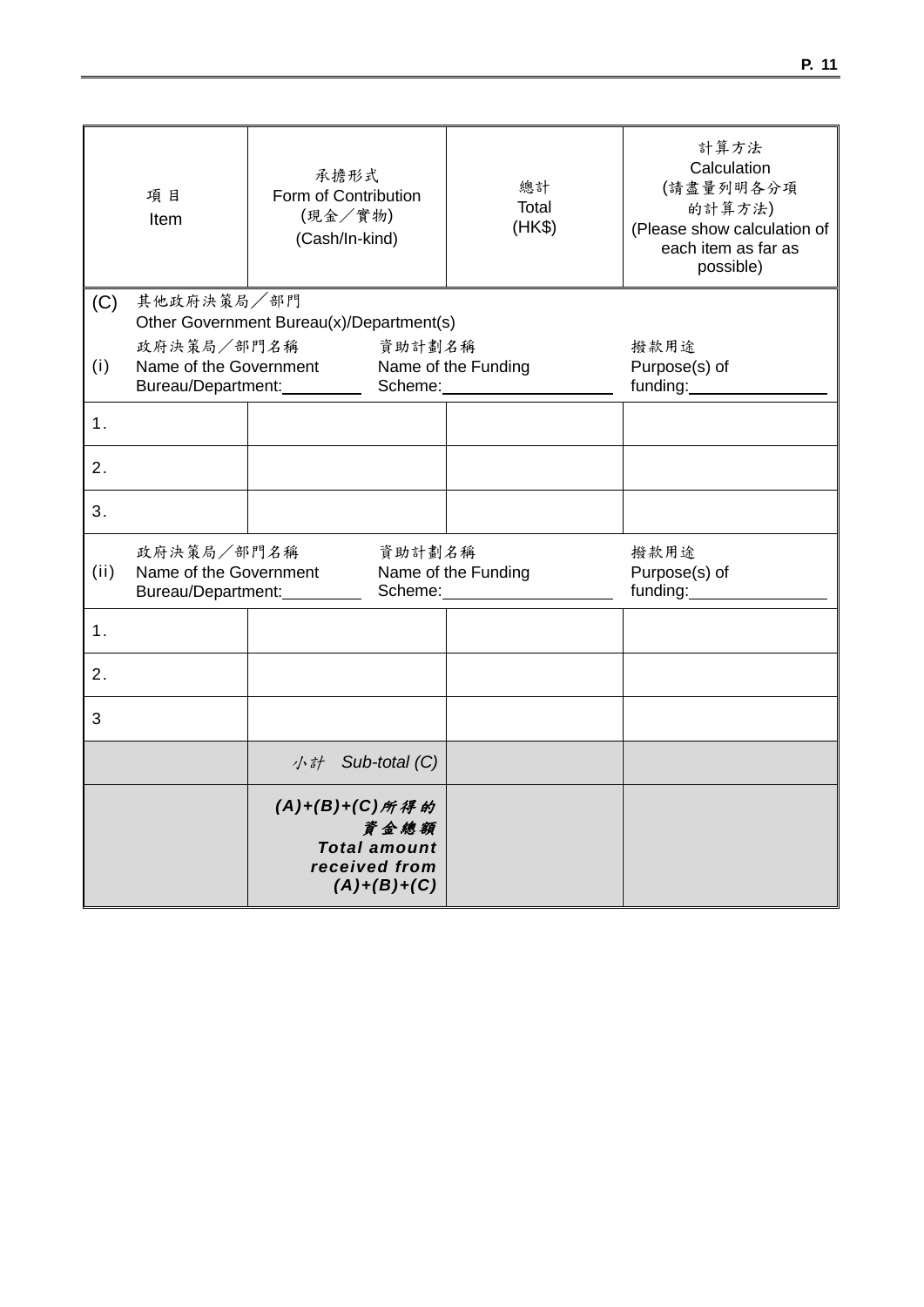## **IV.** 管理能力及其他考慮因素 **Management Capability and Other Considerations**

- (1) 管理能力 Management Capabilities
	- (i) 推行 計 劃的 所 需資 源 (例如 : 負責 監 督項 目 的管 理 人員 ) Resources to Deliver the Project (e.g. project management personnel for overseeing the project)

(ii) 過去 推 行同 類 型或 相關 計 劃的 經 驗 (如 有) Experiences in Organising Projects of Similar or Relevant Nature (if any)

(2) 機構的經費來源 (如過去兩年經核證的財務報表) Source(s) of Income of the NGO (e.g. audited financial statements of the NGO in the past two years)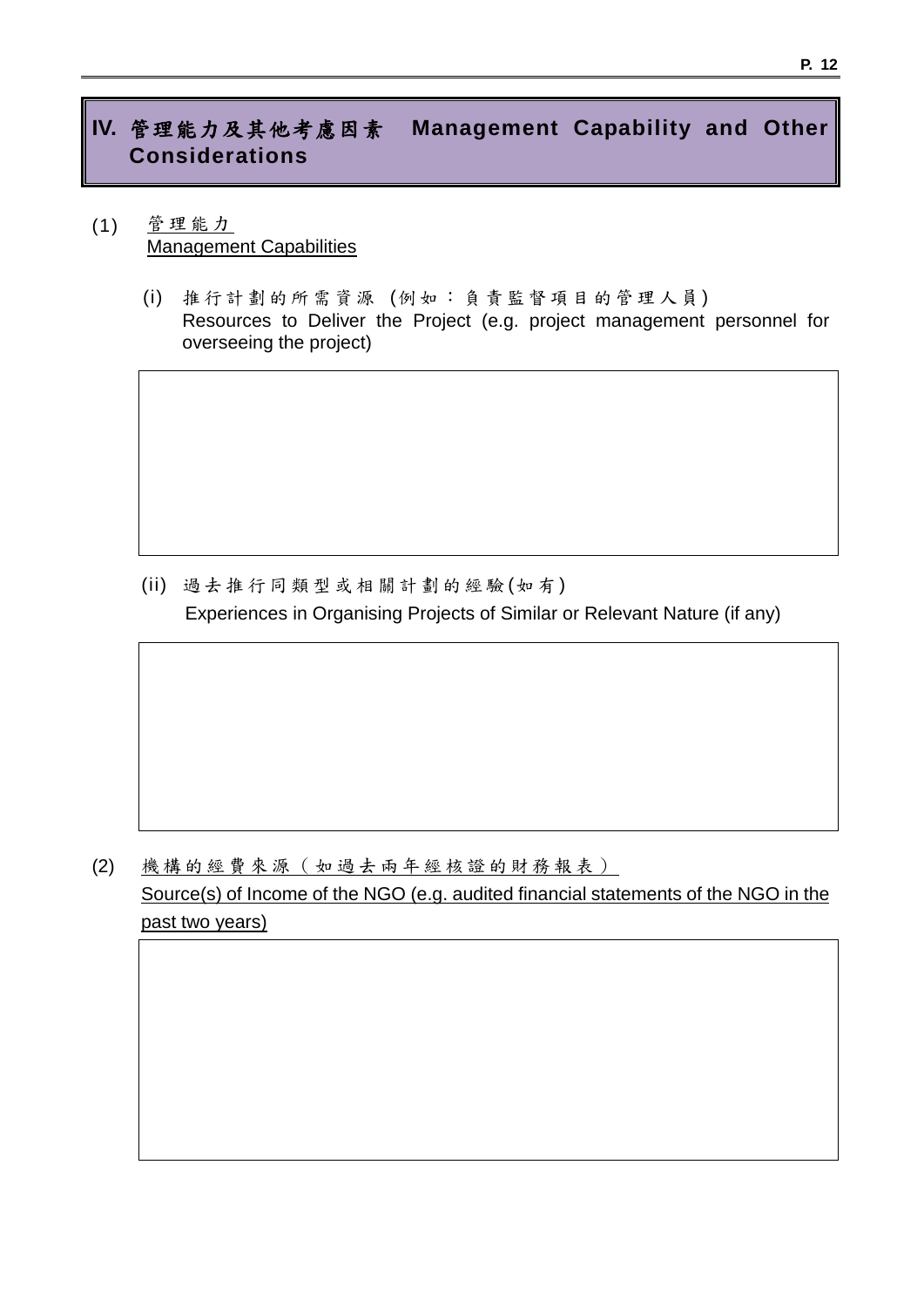# **V.** 項目推行時間表 **Project Implementation Timetable**

| 工作 Task | 時間表 Timeline |
|---------|--------------|
|         |              |
|         |              |
|         |              |
|         |              |
|         |              |
|         |              |
|         |              |
|         |              |
|         |              |
|         |              |
|         |              |
|         |              |
|         |              |
|         |              |
|         |              |
|         |              |
|         |              |
|         |              |
|         |              |
|         |              |